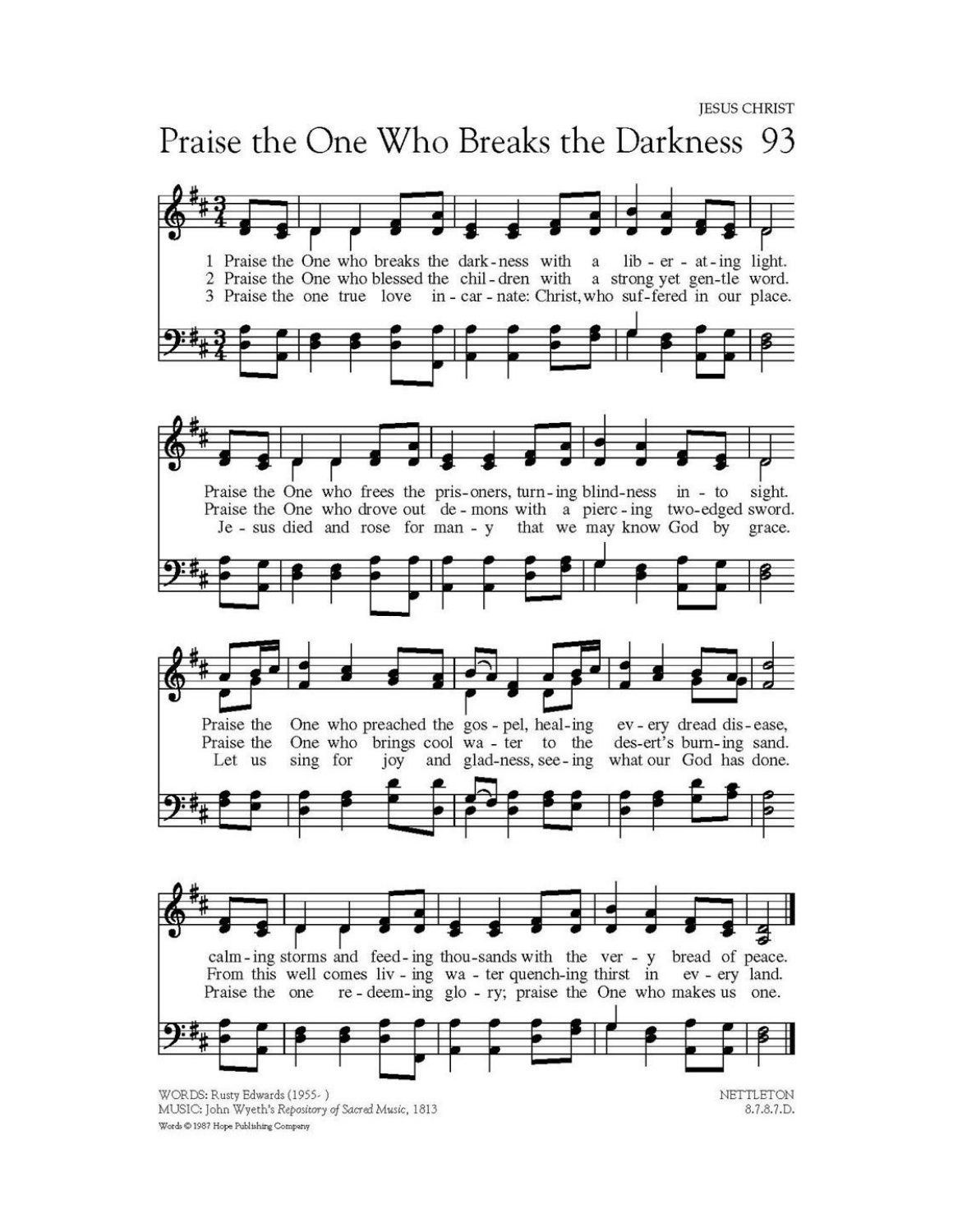

WORDS: Julia H. Johnston MUSIC: Daniel B. Towner

**MOODY** 9.9.9.9. with Chorus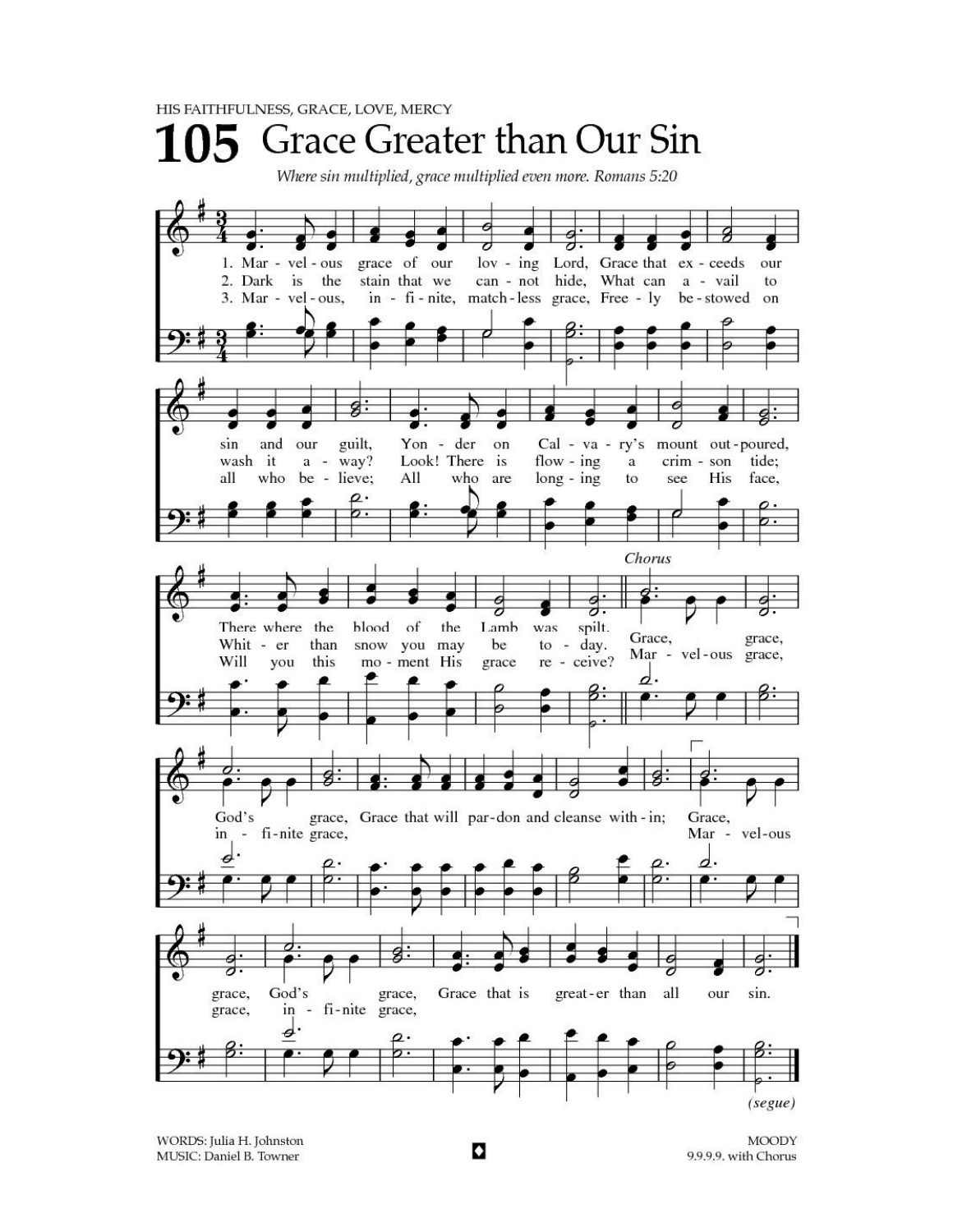**TESTIMONY**